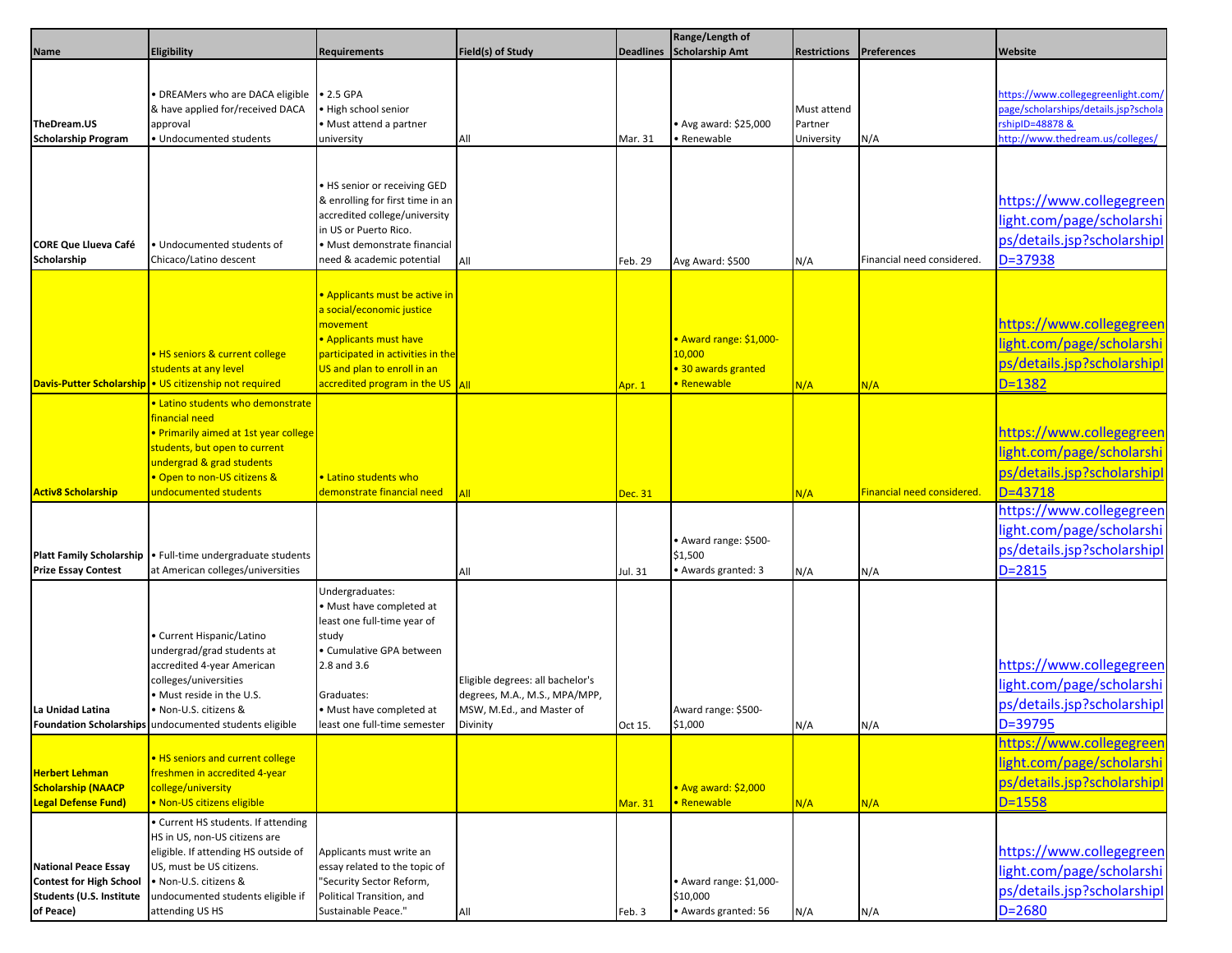|                                                 |                                                                            |                                                           |                   |                  | Range/Length of                |                     |                              |                             |
|-------------------------------------------------|----------------------------------------------------------------------------|-----------------------------------------------------------|-------------------|------------------|--------------------------------|---------------------|------------------------------|-----------------------------|
| Name                                            | Eligibility                                                                | <b>Requirements</b>                                       | Field(s) of Study | <b>Deadlines</b> | Scholarship Amt                | <b>Restrictions</b> | <b>Preferences</b>           | Website                     |
|                                                 | · Full-time undergraduate juniors or                                       |                                                           |                   |                  |                                |                     |                              |                             |
|                                                 | seniors at accredited four-year U.S.                                       |                                                           |                   |                  |                                |                     |                              | https://www.collegegreen    |
| Elie Wiesel Prize in                            | colleges or universities during the                                        |                                                           |                   |                  |                                |                     |                              | light.com/page/scholarshi   |
| <b>Ethics Essay Contest</b>                     | Fall 2014 semester                                                         |                                                           |                   |                  | • Award range: \$500-          |                     |                              | ps/details.jsp?scholarshipl |
| <b>(Elie Wiesel Foundation</b><br>for Humanity) | · International and non-US citizens<br>eligible                            | 3,000 to 4,000 word essay<br>with theme of ethics         |                   |                  | \$5,000<br>• Awards granted: 5 |                     |                              | D=39685                     |
|                                                 |                                                                            |                                                           | All               | Dec. 8, 201      |                                | N/A                 | N/A                          |                             |
|                                                 |                                                                            |                                                           |                   |                  |                                |                     |                              | https://www.collegegreen    |
| <b>Momeni Foundation</b>                        | <b>• Graduating high school seniors</b><br>and current college students of |                                                           |                   |                  | <b>Award range: \$500-</b>     |                     |                              | light.com/page/scholarshi   |
| <b>Financial Assistance</b>                     | Iranian descent regardless of                                              |                                                           |                   |                  | \$1,000                        |                     |                              | ps/details.jsp?scholarshipl |
| <b>Scholarship</b>                              | citizenship/country of residency                                           | $\bullet$ 3.0 GPA                                         | All               | Jun. 30          | · Awards granted: 10           | N/A                 | N/A                          | $D = 39258$                 |
|                                                 |                                                                            | Applicants must be of                                     |                   |                  |                                |                     |                              |                             |
|                                                 | · HS seniors, college                                                      | Sephardic origin or working in                            |                   |                  |                                |                     |                              | https://www.collegegreen    |
| <b>Broome &amp; Allen</b>                       | undergraduate/graduate students                                            | Sephardic studies                                         |                   |                  |                                |                     |                              |                             |
| <b>Scholarship (American</b>                    | as well as those doing research                                            | . Applicants do not need to                               |                   |                  |                                |                     |                              | light.com/page/scholarshi   |
| <b>Sephardi Federation</b>                      | projects.                                                                  | be living in US but should be                             |                   |                  |                                |                     |                              | ps/details.jsp?scholarshipl |
| <b>with Sephardic House</b>                     | . Non-US citizens eligible                                                 | doing studies in US                                       |                   | May 22.          | Renewable                      | N/A                 | N/A                          | $D = 1050$                  |
|                                                 | • Latino/Latina graduating HS                                              |                                                           |                   |                  |                                |                     |                              |                             |
|                                                 | seniors students with plans to                                             |                                                           |                   |                  |                                |                     |                              |                             |
|                                                 | attend any two- or four-year                                               |                                                           |                   |                  |                                |                     |                              |                             |
|                                                 | institution of higher learning                                             |                                                           |                   |                  |                                |                     |                              |                             |
|                                                 | students planning to attend                                                |                                                           |                   |                  |                                |                     |                              | https://www.collegegreen    |
|                                                 | community college are welcome to                                           |                                                           |                   |                  |                                |                     |                              | light.com/page/scholarshi   |
|                                                 | apply). Attending Stanford                                                 |                                                           |                   |                  |                                |                     |                              |                             |
| Los Hermanos de                                 | University is not a requirement.                                           |                                                           |                   |                  | <b>Avg award: \$1,000</b>      |                     | Financial need will be taken | ps/details.jsp?scholarshipl |
| <b>Stanford Scholarship</b>                     | · Non-US citizens eligible                                                 |                                                           | All               | May 5.           | <b>Awards granted: 2</b>       | N/A                 | into account                 | $D = 37984$                 |
|                                                 |                                                                            |                                                           |                   |                  |                                |                     | · Scholarships are awarded   |                             |
|                                                 |                                                                            |                                                           |                   |                  |                                |                     | based on marginalization,    |                             |
|                                                 | • Students who are involved in the                                         |                                                           |                   |                  |                                |                     | financial need, academic     |                             |
|                                                 | LGBTQ community (students do not                                           |                                                           |                   |                  |                                |                     | achievement, personal merit  |                             |
|                                                 | need to self-identify with the LGBTQ                                       |                                                           |                   |                  |                                |                     | leadership, involvement in   | https://www.collegegreen    |
|                                                 | community to qualify)                                                      |                                                           |                   |                  |                                |                     | the LGBTQ community,         | light.com/page/scholarshi   |
|                                                 | • HS seniors & undergrad/grad                                              |                                                           |                   |                  | <b>Avg award: \$10,000</b>     |                     | professional experiences,    | ps/details.jsp?scholarshipl |
| <b>Point Foundation</b>                         | students attending accredited U.S.                                         | • Must attend or be attending                             |                   |                  | <b>Awards granted: 34</b>      |                     | and personal and future      |                             |
| <b>Scholarship Program</b>                      | college/university                                                         | accredited U.S. institutions                              | All               | Jan. 20          | Renewable                      | N/A                 | goals                        | $D = 2840$                  |
|                                                 |                                                                            | • Must either establish a new                             |                   |                  |                                |                     |                              |                             |
|                                                 |                                                                            | project or become involved in                             |                   |                  |                                |                     |                              |                             |
|                                                 |                                                                            | an existing project that                                  |                   |                  |                                |                     |                              |                             |
|                                                 |                                                                            | addresses either the                                      |                   |                  |                                |                     |                              |                             |
|                                                 |                                                                            | mistreatment of one animal                                |                   |                  |                                |                     |                              |                             |
|                                                 |                                                                            | species or one cause of                                   |                   |                  |                                |                     |                              |                             |
|                                                 |                                                                            | animal suffering, or the                                  |                   |                  |                                |                     |                              |                             |
|                                                 |                                                                            | preservation of one species                               |                   |                  |                                |                     |                              |                             |
|                                                 |                                                                            | threatened with extinction,                               |                   |                  |                                |                     |                              |                             |
|                                                 |                                                                            | occurring anywhere in the<br>world, and then work on that |                   |                  |                                |                     |                              |                             |
|                                                 | . HS or homeschool students who<br>have actively participated in           | project for at least three                                |                   |                  |                                |                     |                              |                             |
|                                                 | projects that promote the humane                                           | months                                                    |                   |                  |                                |                     |                              |                             |
|                                                 | treatment of animals                                                       | • Write an essay                                          |                   |                  |                                |                     |                              | https://www.collegegreen    |
|                                                 | · All students eligible regardless of                                      | accompanied by photos,                                    |                   |                  |                                |                     |                              | light.com/page/scholarshi   |
| <b>A Voice for Animals</b>                      | nationality, citizenship, or country                                       | create a digital photo                                    |                   |                  | · Award range: \$150-          |                     |                              |                             |
| <b>Contest (Humane</b>                          | of residence                                                               | journal/album, or create an                               |                   |                  | \$750                          |                     |                              | ps/details.jsp?scholarshipl |
| <b>Education Network)</b>                       | • Must be younger than 19                                                  | original video                                            | <b>All</b>        | <b>May 25.</b>   | · Awards granted: 15           | N/A                 | N/A                          | $D = 2675$                  |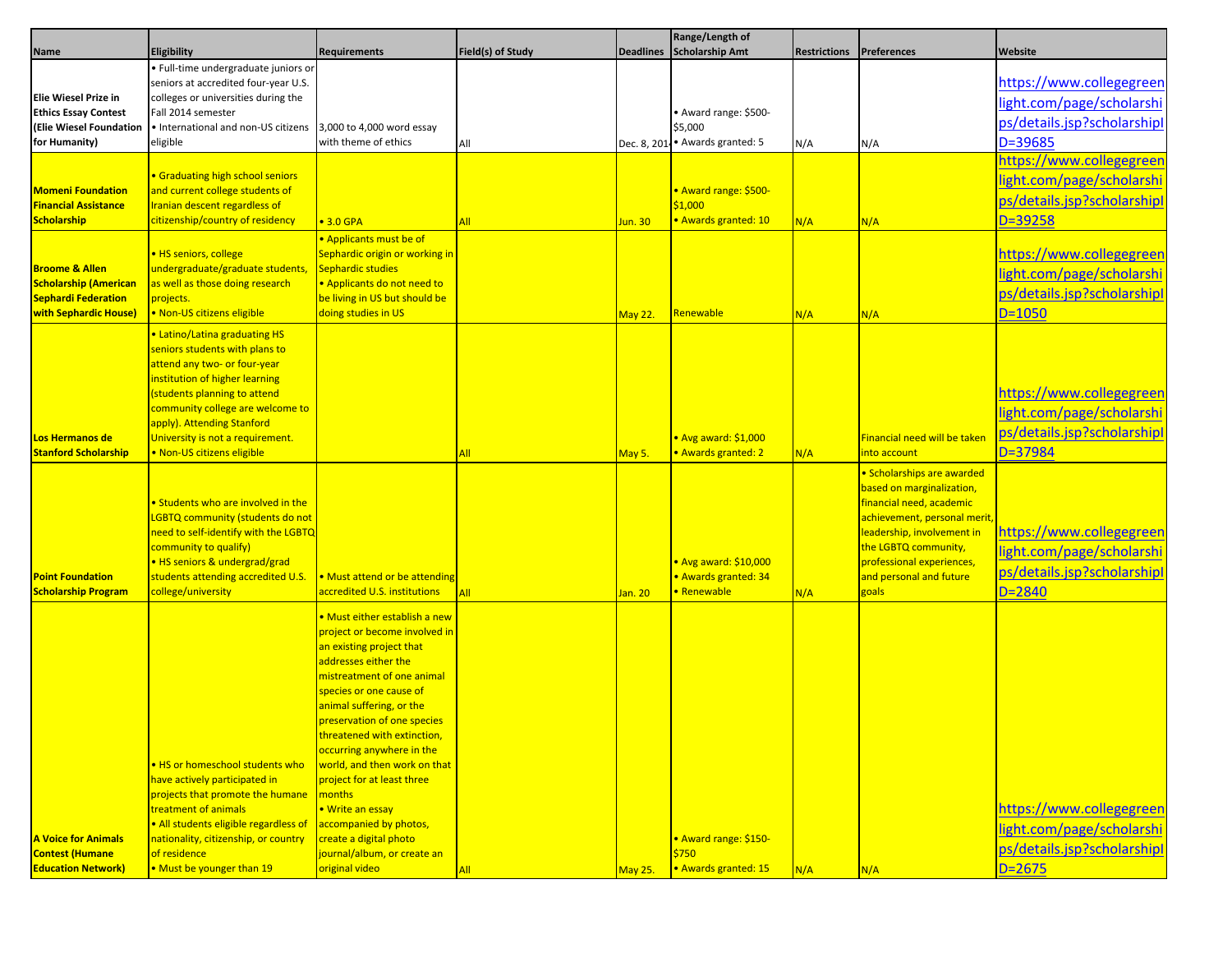|                                                                                              |                                                                                                             |                                                                                                                                                                                                |                   |                  | Range/Length of                                          |                     |                                                                                                                                                                                                                             |                                                                                                    |
|----------------------------------------------------------------------------------------------|-------------------------------------------------------------------------------------------------------------|------------------------------------------------------------------------------------------------------------------------------------------------------------------------------------------------|-------------------|------------------|----------------------------------------------------------|---------------------|-----------------------------------------------------------------------------------------------------------------------------------------------------------------------------------------------------------------------------|----------------------------------------------------------------------------------------------------|
| <b>Name</b>                                                                                  | Eligibility                                                                                                 | <b>Requirements</b>                                                                                                                                                                            | Field(s) of Study | <b>Deadlines</b> | <b>Scholarship Amt</b>                                   | <b>Restrictions</b> | <b>Preferences</b>                                                                                                                                                                                                          | Website                                                                                            |
|                                                                                              | <b>• Students who are or have been in</b>                                                                   |                                                                                                                                                                                                |                   |                  |                                                          |                     |                                                                                                                                                                                                                             |                                                                                                    |
|                                                                                              | foster care, or who are orphans                                                                             |                                                                                                                                                                                                |                   |                  |                                                          |                     |                                                                                                                                                                                                                             |                                                                                                    |
|                                                                                              | while living in the U.S. (U.S.                                                                              |                                                                                                                                                                                                |                   |                  |                                                          |                     |                                                                                                                                                                                                                             |                                                                                                    |
|                                                                                              | citizenship not required)                                                                                   |                                                                                                                                                                                                |                   |                  |                                                          |                     |                                                                                                                                                                                                                             |                                                                                                    |
|                                                                                              | • Applicants must have been in                                                                              |                                                                                                                                                                                                |                   |                  |                                                          |                     |                                                                                                                                                                                                                             |                                                                                                    |
|                                                                                              | public or private foster care for a                                                                         |                                                                                                                                                                                                |                   |                  |                                                          |                     |                                                                                                                                                                                                                             |                                                                                                    |
|                                                                                              | minimum of 12 consecutive months                                                                            |                                                                                                                                                                                                |                   |                  |                                                          |                     |                                                                                                                                                                                                                             |                                                                                                    |
|                                                                                              | at the time of their 18th birthday;                                                                         |                                                                                                                                                                                                |                   |                  |                                                          |                     |                                                                                                                                                                                                                             |                                                                                                    |
|                                                                                              | OR have been adopted or placed                                                                              |                                                                                                                                                                                                |                   |                  |                                                          |                     |                                                                                                                                                                                                                             |                                                                                                    |
|                                                                                              | into legal guardianship from foster                                                                         |                                                                                                                                                                                                |                   |                  |                                                          |                     |                                                                                                                                                                                                                             |                                                                                                    |
|                                                                                              | care after their 16th birthday; OR                                                                          |                                                                                                                                                                                                |                   |                  |                                                          |                     |                                                                                                                                                                                                                             |                                                                                                    |
|                                                                                              | they must have been orphaned for                                                                            |                                                                                                                                                                                                |                   |                  |                                                          |                     |                                                                                                                                                                                                                             |                                                                                                    |
|                                                                                              | at least one year at the time of their                                                                      |                                                                                                                                                                                                |                   |                  |                                                          |                     |                                                                                                                                                                                                                             |                                                                                                    |
|                                                                                              | 18th birthday                                                                                               |                                                                                                                                                                                                |                   |                  |                                                          |                     |                                                                                                                                                                                                                             |                                                                                                    |
|                                                                                              | • Applicants must have been                                                                                 |                                                                                                                                                                                                |                   |                  |                                                          |                     |                                                                                                                                                                                                                             |                                                                                                    |
|                                                                                              | accepted into or expect to be                                                                               |                                                                                                                                                                                                |                   |                  |                                                          |                     |                                                                                                                                                                                                                             |                                                                                                    |
|                                                                                              | accepted into an accredited, Pell-                                                                          |                                                                                                                                                                                                |                   |                  |                                                          |                     |                                                                                                                                                                                                                             |                                                                                                    |
|                                                                                              | eligible college or other post-                                                                             |                                                                                                                                                                                                |                   |                  |                                                          |                     |                                                                                                                                                                                                                             | https://www.collegegreen                                                                           |
|                                                                                              | secondary school                                                                                            |                                                                                                                                                                                                |                   |                  |                                                          |                     |                                                                                                                                                                                                                             |                                                                                                    |
|                                                                                              | . Must be under the age of 25 on                                                                            |                                                                                                                                                                                                |                   |                  | Award range: \$1,500-                                    |                     |                                                                                                                                                                                                                             | light.com/page/scholarshi                                                                          |
| <b>Foster Care to Success</b>                                                                | March 31 of the year in which they                                                                          |                                                                                                                                                                                                |                   |                  | \$6,000                                                  |                     | <b>Financial need will be</b>                                                                                                                                                                                               | ps/details.jsp?scholarshipl                                                                        |
| <b>Scholarships</b>                                                                          | first apply                                                                                                 |                                                                                                                                                                                                |                   | <b>Mar. 31</b>   | <b>Renewable</b>                                         | N/A                 | considered.                                                                                                                                                                                                                 | $D = 2124$                                                                                         |
| <b>Ayn Rand "Anthem"</b><br>Institute)                                                       | <b>Essay Contest (Ayn Rand   •</b> 8th, 9th, and 10th graders<br>. No citizenship requirements              | • Applicants must submit an<br>essay for the book "Anthem"<br>by Ayn Rand on one of the<br>topics listed on the website                                                                        | All               | <b>Mar. 20</b>   | Award range: \$30-<br>\$2,000<br>· Awards granted: 236   | N/A                 | Essays will be judged on<br>whether they are clearly<br>written, articulate, and<br>logically organized. Winning<br>essays must demonstrate ar<br>outstanding grasp of the<br>philosophic meaning of<br>"Anthem."           | https://www.collegegreen<br>light.com/page/scholarshi<br>ps/details.jsp?scholarshipl<br>$D = 2540$ |
| <b>Ayn Rand "The</b><br><b>Fountainhead" Essay</b><br><b>Contest (Ayn Rand</b><br>Institute) | • 11th & 12th graders<br>. No citizenship requirements                                                      | · Applicants must submit an<br>essay for the book "The<br>Fountainhead" by Ayn Rand<br>on one of the topics listed on<br>the website                                                           | <b>All</b>        | <b>Apr. 26</b>   | Award range: \$50-<br>\$10,000<br>· Awards granted: 236  | N/A                 | Essays will be judged on<br>whether they are clearly<br>written, articulate, and<br>logically organized. Winning<br>essays must demonstrate an<br>outstanding grasp of the<br>philosophic meaning of "The<br>Fountainhead." | https://www.collegegreen<br>light.com/page/scholarshi<br>ps/details.jsp?scholarshipl<br>$D = 2541$ |
| <b>Ayn Rand "Atlas</b><br>(Ayn Rand Institute)                                               | • 12th graders, college<br>Shrugged" Essay Contest undergrad/grad students<br>. No citizenship requirements | . Applicants must read the<br>book, "Atlas Shrugged," by<br>Ayn Rand and write a essay<br>between 800 and 1,600<br>words in response to one of<br>the prompts listed on the<br>contest website |                   | <b>Oct. 24</b>   | • Award range: \$50-<br>\$10,000<br>· Awards granted: 84 | N/A                 | Essays will be judged on<br>whether they are clearly<br>written, articulate, and<br>logically organized. Winning<br>essays must demonstrate an<br>outstanding grasp of the<br>philosophic meaning of<br>"Atlas Shrugged."   | https://www.collegegreen<br>light.com/page/scholarshi<br>ps/details.jsp?scholarshipl<br>$D = 2542$ |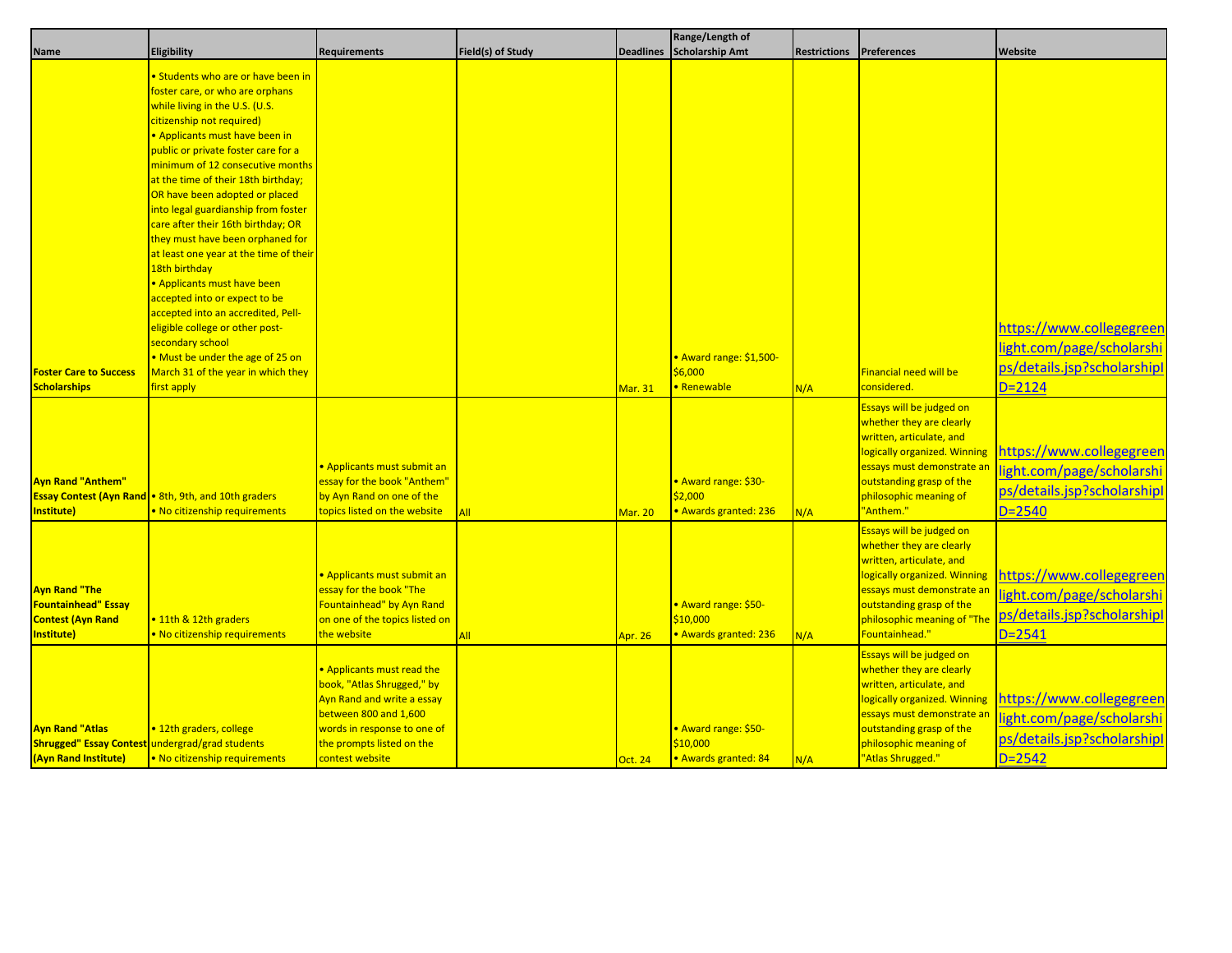|                                                                                                        |                                                                                                                                                                                                                                                                                                                                                                                                                                                                                                              |                                                                                             |                                                                                     |                  | Range/Length of                                   |                                                                                          |                                                                                                                                                                                                                                                                                                                           |                                                                                                    |
|--------------------------------------------------------------------------------------------------------|--------------------------------------------------------------------------------------------------------------------------------------------------------------------------------------------------------------------------------------------------------------------------------------------------------------------------------------------------------------------------------------------------------------------------------------------------------------------------------------------------------------|---------------------------------------------------------------------------------------------|-------------------------------------------------------------------------------------|------------------|---------------------------------------------------|------------------------------------------------------------------------------------------|---------------------------------------------------------------------------------------------------------------------------------------------------------------------------------------------------------------------------------------------------------------------------------------------------------------------------|----------------------------------------------------------------------------------------------------|
| Name                                                                                                   | Eligibility                                                                                                                                                                                                                                                                                                                                                                                                                                                                                                  | <b>Requirements</b>                                                                         | Field(s) of Study                                                                   | <b>Deadlines</b> | <b>Scholarship Amt</b>                            | <b>Restrictions</b>                                                                      | <b>Preferences</b>                                                                                                                                                                                                                                                                                                        | Website                                                                                            |
| <b>Society of Hispanic</b><br><b>Professional Engineers</b><br><b>(SHPE) Foundation</b><br>Scholarship | • 12th graders, college<br>undergrad/grad students of<br>Hispanic descent<br>• No citizenship requirements<br>• Must be members of SHPE<br>. Must be accepted into or<br>attending an accredited two- or four<br>vear U.S. or Puerto Rico institution<br>full-time<br>. High school seniors and<br>undergraduates must have a<br>minimum 3.0 GPA, and graduate<br>students must have a minimum 3.25<br><b>GPA</b><br>. Applicants must be pursing their<br>first bachelor's, master's, or<br>doctoral degree |                                                                                             | Science, technology, engineering,<br>or mathematics (STEM)-related<br><b>fields</b> | May 1.           | Award range: \$1,000-<br>\$3,000                  | Must be<br>studying or<br>planning a<br>career as<br>detailed in<br>field(s) of<br>study | N/A                                                                                                                                                                                                                                                                                                                       | https://www.collegegreen<br>light.com/page/scholarshi<br>ps/details.jsp?scholarshipl<br>$D = 6129$ |
| <b>Earl Warren</b><br><b>Scholarships (NAACP</b><br>Legal Defense Fund)                                | • College graduates who are<br>planning to attend a three-year, full-<br>time law program at an accredited<br>law school in the United States for<br>the upcoming year<br>· Non-US citizens eligible                                                                                                                                                                                                                                                                                                         |                                                                                             | • Law<br>Legal professions & studies                                                | Apr. 30          | Avg award: \$3,000<br>· Renewable                 | Must be<br>studying or<br>planning a<br>career as<br>detailed in<br>field(s) of<br>study | Scholarships are awarded to<br>law school applicants with<br>exceptional academic<br>records who are actively<br>engaged with civil rights and<br>public interest work.<br>Applicants must be able to<br>demonstrate a well-defined<br>interest in civil rights through<br>their academic records and<br>personal essays. |                                                                                                    |
| Great Minds in STEM /<br><b>HENAAC Scholars</b><br>Program                                             | · Students of Hispanic origin and/or<br>who significantly participate in and<br>promote organizations and<br>activities in the Hispanic community<br>· Must be enrolled in undergrad or<br>grad program for fall 2014 semester<br>· Must attend HENAAC Conference<br>to receive scholarship<br>· Minimum 3.0 overall GPA<br>· Non-U.S. citizens eligible                                                                                                                                                     |                                                                                             | Science, technology, engineering,<br>or mathematics (STEM)-related<br>fields        | Apr. 30          | Award range: \$500-\$10,00 study                  | Must be<br>studying or<br>planning a<br>career as<br>detailed in<br>field(s) of          |                                                                                                                                                                                                                                                                                                                           | https://www.collegegreen<br>light.com/page/scholarshi<br>ps/details.jsp?scholarshipl<br>$D = 1555$ |
| <b>National Sculpture</b><br>Society Scholarship                                                       | College students studying<br>sculpture art at an accredited<br>American institution in the U.S. or<br>abroad<br>· Applicants must demonstrate<br>financial need<br>· Non-U.S. citizens eligible                                                                                                                                                                                                                                                                                                              | • Applicants must submit<br>images of at least five<br>different sculptures made by<br>them | Sculpture art                                                                       | May 30.          | $\bullet$ Avg award: \$2,000<br>Awards granted: 4 | Must be<br>studying or<br>planning a<br>career as<br>detailed in<br>field(s) of<br>study | Financial need will be<br>considered.                                                                                                                                                                                                                                                                                     | https://www.collegegreen<br>light.com/page/scholarshi<br>ps/details.jsp?scholarshipl<br>$D = 1948$ |